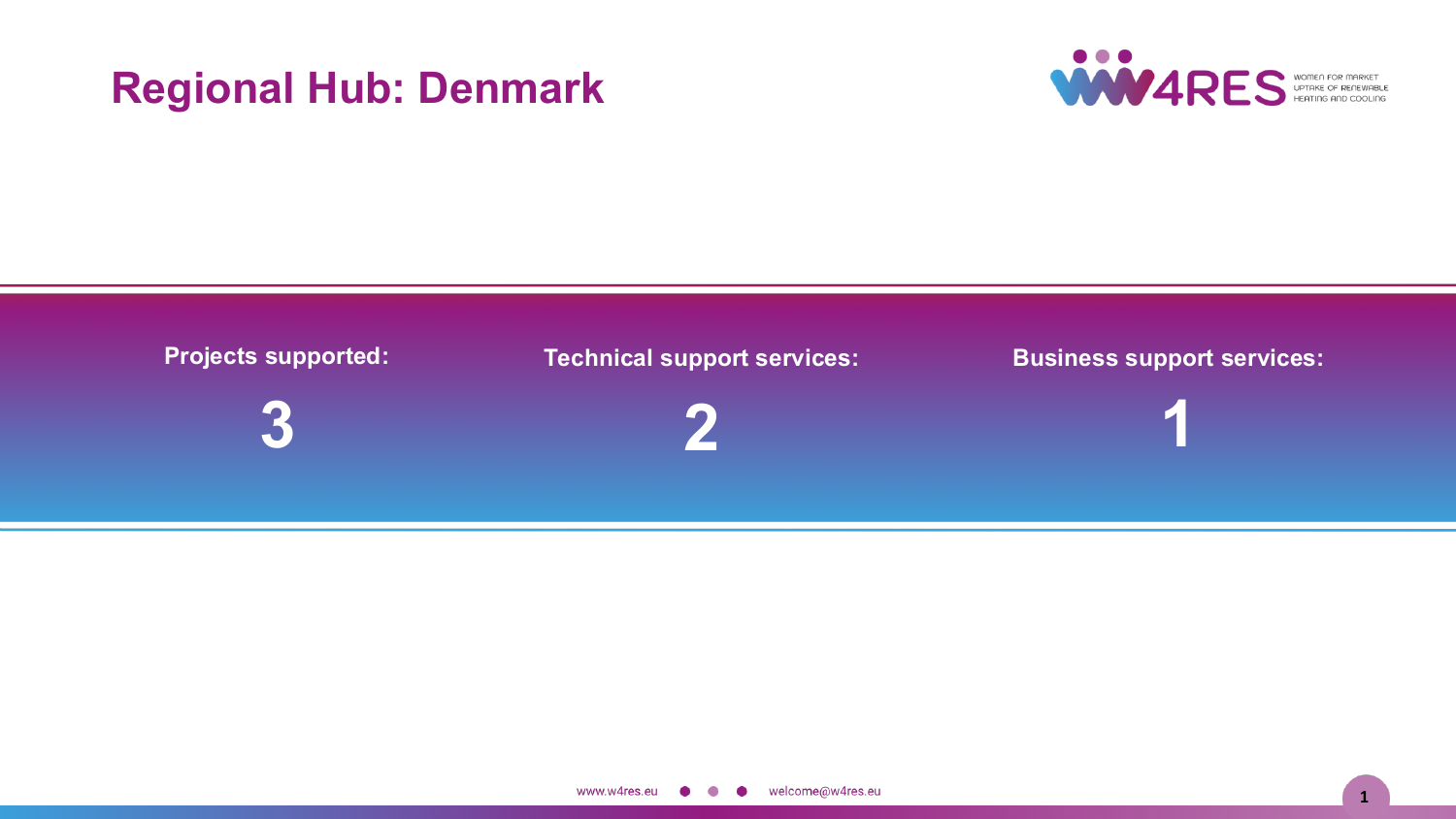**Project:** Energy Community Avedøre (DK)

**Supported by:** EGC

**Support measure:** Technical Support

**DESCRIPTION OF PROJECT**

**Energy Community Avedøre** is Denmark's first energy community, producing, storing, and selling energy in the city of Avedøre.

## **DESCRIPTION OF SERVICE**

Through W4RES, European Green Cities has worked with Energy Community Avedøre to develop and find funding for a solar-powered electric bike sharing system in Avedøre.

**FOR MORE INFORMATION**

**Project:** Energy [Community](https://www.linkedin.com/company/efadk2650/about/) Avedøre LinkedIn

**Regional Hub:** [Danish](https://w4resobservatory.eu/regional-hubs/hub-denmark/) Hub

**Support Provider Contact:** Alexandra Porrazzo, [EGC](http://www.greencities.eu/) – [ap@greencities.eu](mailto:ap@greencities.eu)



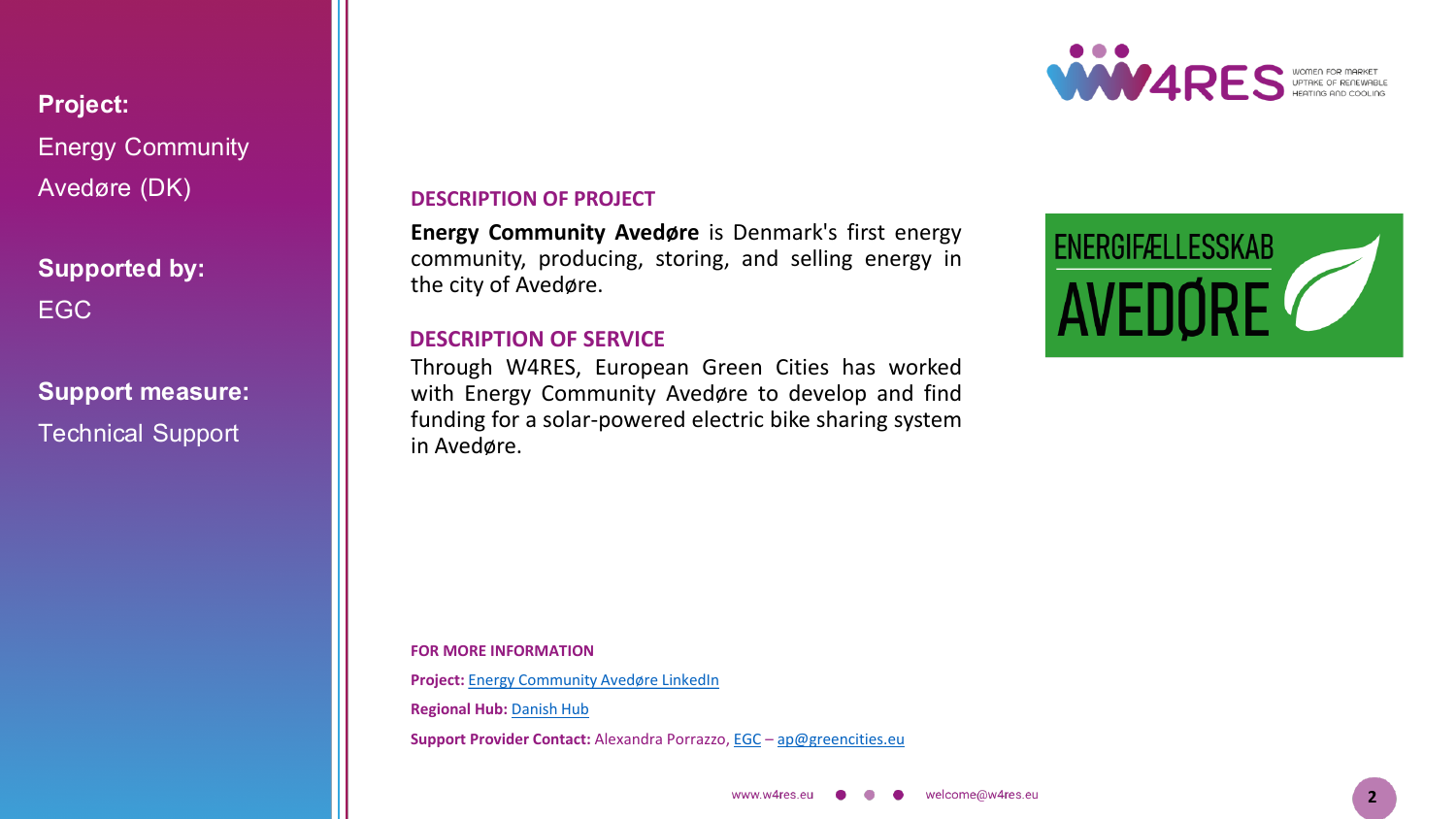**Project:** Energy Community Høje-Taastrup (DK)

**Supported by:** EGC

**Support measure:** Technical Support

**DESCRIPTION OF PROJECT**

**Energy Community Høje-Taastrup** is the aspiration of a group of stakeholders in Høje-Taastrup. Together, they hope to establish a new energy community.

## **DESCRIPTION OF SERVICE**

Through W4RES, Energy Community Høje-Taastrup receives support from European Green Cities in identifying necessary and desired stakeholders and next steps necessary to inaugurate a new Danish energy community.



WW4RES WOREN COR MARKET

#### **FOR MORE INFORMATION**

**Regional Hub:** [Danish](https://w4resobservatory.eu/regional-hubs/hub-denmark/) Hub

**Support Provider Contact:** Alexandra Porrazzo, [EGC](http://www.greencities.eu/) – [ap@greencities.eu](mailto:ap@greencities.eu)